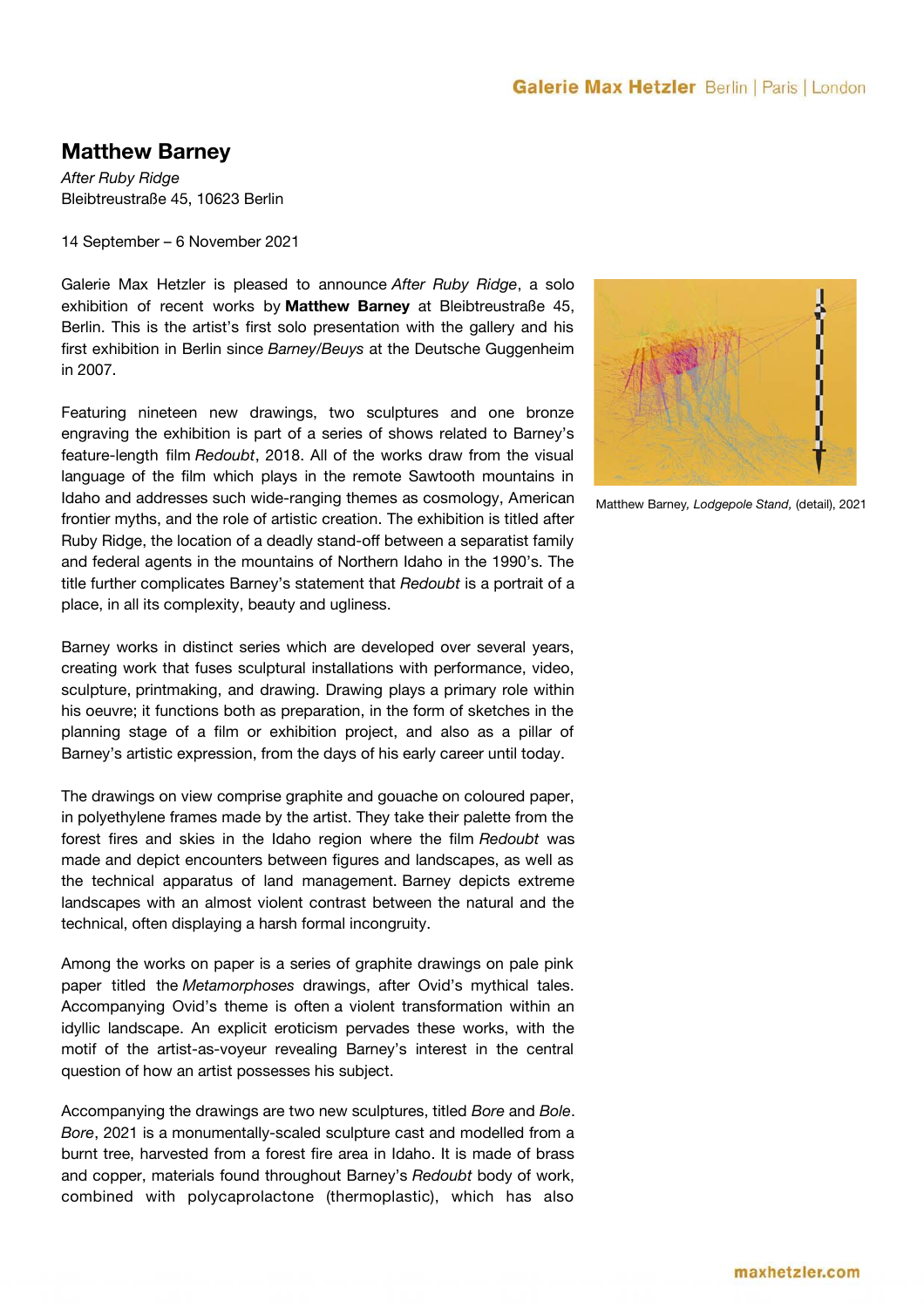appeared continuously in his career. Here, the copper and brass have been cast to fit together as an intricate puzzle with the polycaprolactone trunk and bases. A helical groove that winds around the sculpture evokes both the spiral grain of the tree, and the rifing in the bore of a gun barrel. From the opening of the tree, a bore-snake protrudes, passing through the inside of the rifle form. This device, typically used to clean the inside of the rife barrel, here takes on the guise of a 'guest,' pulling the narrative through the 'host' site of the tree.

*Bole*, 2021 is the first sculpture in Barney's oeuvre that is entirely made of wood. It retains the original bole (trunk) of the tree felled in Idaho. The trauma of the burnt forest is visible in the charred surface of the tree, with carved wounds and secretions along the length of the bole evoking medieval religious wood carvings. This work combines traditional handcarving techniques with digital milling, creating an adjacency between the tactical design of a precision weapon and the baroque expressionism present in sacred statuary.

In conjunction with the exhibition, *Redoubt* will be screened at the cinema filmkunst 66, at Bleibtreustrasse 12, in close proximity to the gallery.

**Matthew Barney** (\*1967, San Francisco), lives and works in New York. Solo exhibitions of his work have been held in international institutions, including the Hayward Gallery, London (2021); UCCA, Beijing and Yale University Art Gallery, New Haven (both 2019); Astrup Fearnley Museet, Oslo (2016); Museum of Contemporary Art,Los Angeles (2015); Haus der Kunst, Munich; The Museum of Old and New Art, Tasmania, Australia and Art Gallery of Ontario, Ontario (all 2014); Fondazione Merz, Turin and Kunsthalle Wien, Vienna (both 2008); Serpentine Gallery, London (2007) and Solomon R. Guggenheim Museum, New York (2003), among others. Barney has received numerous awards including the Aperto prize at the 1993 Venice Biennale; the Hugo Boss Award in 1996; the 2007 Kaiser Ring Award in Goslar, Germany; and the San Francisco International Film Festival's Persistence of Vision Award in 2011. Works by Matthew Barney are held in the collections of prominent international museums including Art Institute of Chicago, Chicago; Museum of Contemporary Art, Chicago; Museum of Modern Art, New York; Solomon R. Guggenheim Museum, New York; Astrup Fearnley Museet, Oslo; Centre Georges Pompidou, Paris; Fondation Louis Vuitton, Paris; Ludwig Museum, Cologne and Tate, London, among others.